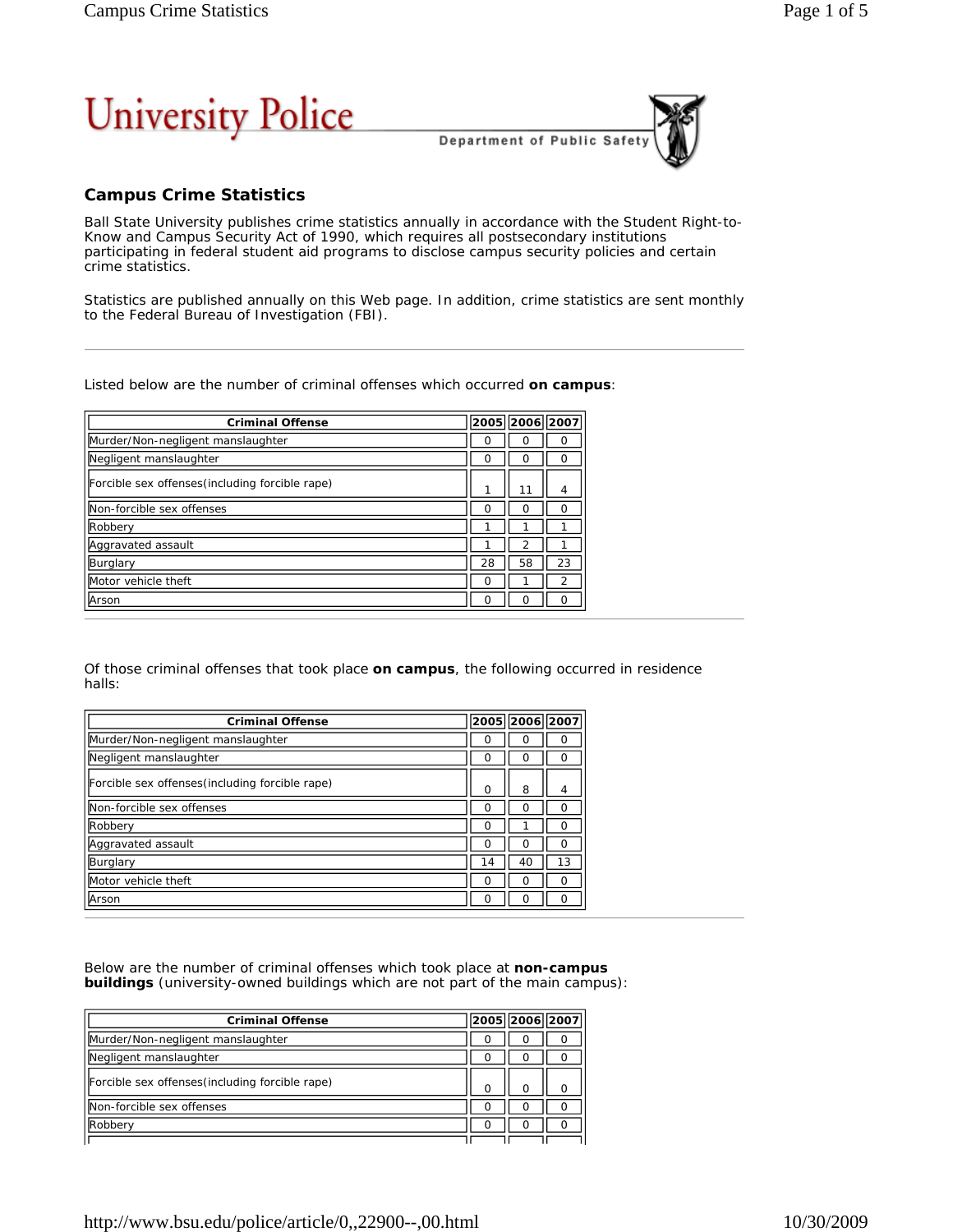| Aggravated assault  |  |  |
|---------------------|--|--|
| Burglan             |  |  |
| Motor vehicle theft |  |  |
| Arson               |  |  |

## Below are the number of criminal offenses which occurred on **public property**:

| <b>Criminal Offense</b>                         |                | 2005 2006 2007 |   |
|-------------------------------------------------|----------------|----------------|---|
| Murder/Non-negligent manslaughter               | O              |                |   |
| Negligent manslaughter                          | O              |                | O |
| Forcible sex offenses (including forcible rape) | $\overline{2}$ | ი              | ი |
| Non-forcible sex offenses                       | ი              |                | Ω |
| Robbery                                         |                |                |   |
| Aggravated assault                              | Ω              | 5              |   |
| Burglary                                        | 3              |                | n |
| Motor vehicle theft                             | 2              |                | Ω |
| Arson                                           | Ω              |                | ∩ |

Listed below are the number of reported occurrences that manifest evidence of prejudice based on race, religion, sexual orientation, gender, disability, or ethnicity ("hate crimes") that took place **on campus** as prescribed by the Hate Crime Statistics Act (28 U.S.C. 534).

| <b>Criminal Offense</b>                                              | 2005     | 2006 2007 |   |
|----------------------------------------------------------------------|----------|-----------|---|
| Murder/Non-negligent manslaughter                                    | O        | ∩         | n |
| Negligent Manslaughter                                               | O        | ∩         | ∩ |
| All forcible sex offenses, including forcible rape                   | Ω        | Ω         | Ω |
| Sex Offenses – non-forcible (Include only incest and statutory rape) | $\Omega$ | O         | O |
| Robberv                                                              | O        | ∩         | ი |
| Aggravated assault                                                   | ∩        | ∩         | ∩ |
| Burglary                                                             | Ω        | ∩         | Ω |
| Motor Vehicle Theft                                                  | $\Omega$ | ∩         | O |
| Arson                                                                | ∩        | $\Omega$  | ∩ |
| Any Other Crime Involving Bodily Injury                              | $\Omega$ | ∩         | O |

Of the above criminal offenses ("hate crimes") which took place **on campus**, the following number occurred in residence halls:

| <b>Criminal Offense</b>                                    |          | 2005  2006  2007 |          |
|------------------------------------------------------------|----------|------------------|----------|
| Murder/Non-negligent manslaughter                          | Ω        | ი                | 0        |
| Negligent Manslaughter                                     | O        | Ω                | O        |
| All Forcible Sex Offenses – including forcible rape        | $\Omega$ | $\Omega$         | O        |
| Non-Forcible Rape (Include Only Incest and Statutory Rape) | $\Omega$ | $\Omega$         | O        |
| Robbery                                                    | ∩        | ი                | ი        |
| <b>Aggravated Assault</b>                                  | O        | O                | O        |
| Burglary                                                   | O        | O                | $\Omega$ |
| Motor Vehicle Theft                                        | n        | O                | O        |
| Arson                                                      | O        | O                | $\Omega$ |
|                                                            |          |                  |          |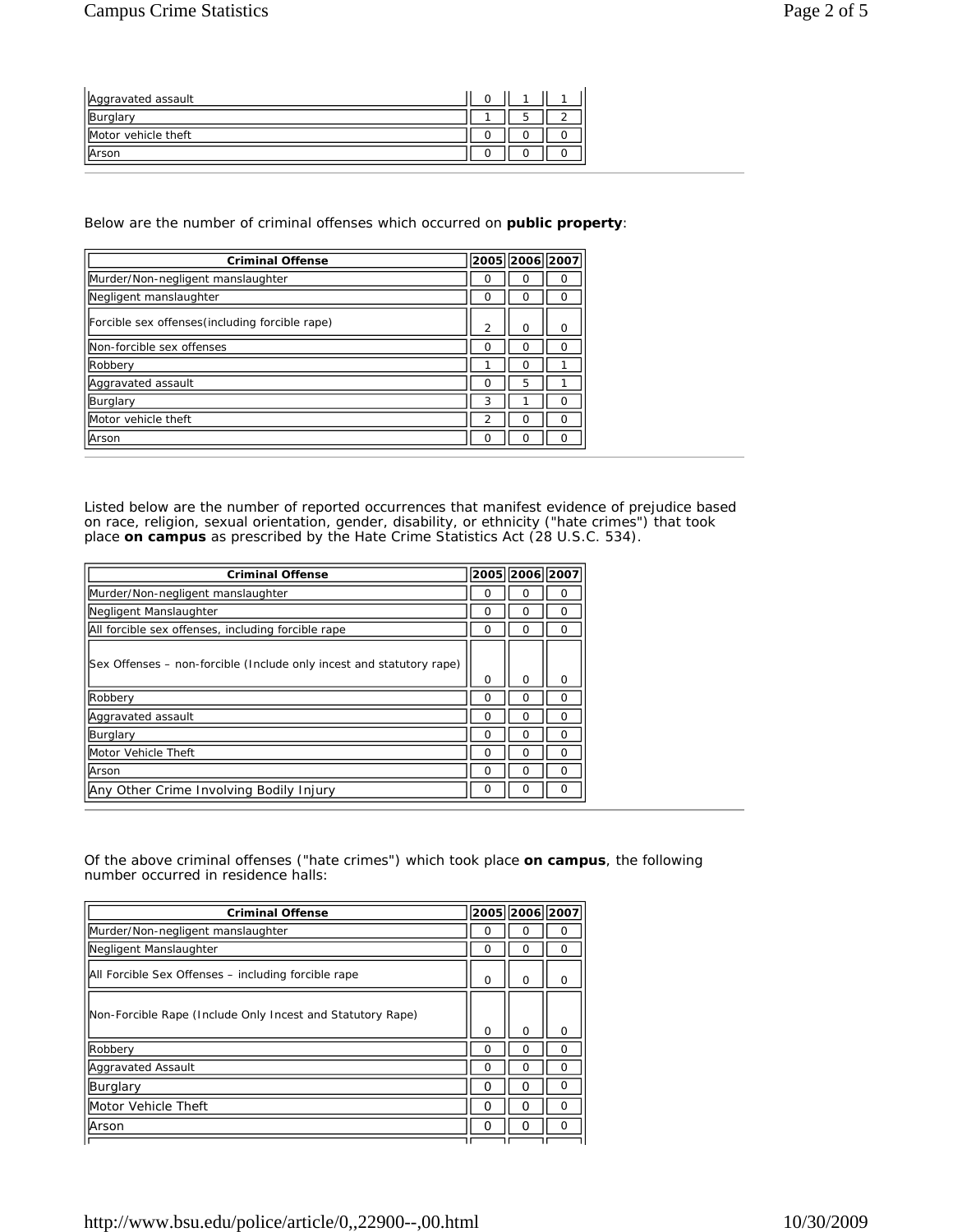| Any Other Crime Involving Bodily Injury | $\parallel$ 0 $\parallel$ 0 $\parallel$ 0 |  |  |
|-----------------------------------------|-------------------------------------------|--|--|
|-----------------------------------------|-------------------------------------------|--|--|

Listed below are the number of reported occurrences that manifest evidence of prejudice based on race, religion, sexual orientation, gender, disability, or ethnicity ("hate crimes") that took place in **non-campus buildings** (university-owned buildings which are not part of the main campus) as prescribed by the Hate Crime Statistics Act (28 U.S.C. 534). University-owned buildings, but are not main campus.

| <b>Criminal Offense</b>                                              |          | 2005 2006 2007 |          |
|----------------------------------------------------------------------|----------|----------------|----------|
| Murder/Non-negligent manslaughter                                    | O        | Ο              | Ω        |
| Negligent manslaughter                                               | $\Omega$ | Ω              | $\Omega$ |
| All forcible sex offenses, including forcible rape                   | $\Omega$ | $\Omega$       | ∩        |
| Forcible rape                                                        | O        | Ω              | Ω        |
| All non-forcible sex offenses (include only incest & statutory rape) | $\Omega$ | O              | O        |
| Robbery                                                              | $\Omega$ | Ω              | Ω        |
| Aggravated assault                                                   | O        | Ω              | Ω        |
| Burglary                                                             | $\Omega$ | O              | U        |
| Motor Vehicle Theft                                                  | $\Omega$ | Ω              | O        |
| Arson                                                                | $\Omega$ | Ω              | O        |
| Simple Assault                                                       | $\Omega$ | Ω              | O        |
| Any other crime involving bodily injury                              | $\Omega$ | Ω              | $\Omega$ |

Listed below are the number of reported occurrences that manifest evidence of prejudice based on race, religion, sexual orientation, gender, disability, or ethnicity ("hate crimes") that took place on **public property** near, but not on, campus, as prescribed by the Hate Crime Statistics Act (28 U.S.C. 534).

| <b>Criminal Offense</b>                                              |          | 2005 2006 2007 |   |
|----------------------------------------------------------------------|----------|----------------|---|
| Murder/Non-negligent manslaughter                                    | Ω        | Ω              | O |
| Negligent manslaughter                                               | O        | $\Omega$       | Ω |
| All forcible sex offenses, including forcible rape                   | Ω        | Ω              | Ω |
| Forcible rape                                                        | $\Omega$ | $\Omega$       | Ω |
| All non-forcible sex offenses (include only incest & statutory rape) | $\Omega$ | $\Omega$       | Ω |
| Robbery                                                              | O        | Ω              | 0 |
| Aggravated assault                                                   | O        | Ω              | O |
| Burglary                                                             | O        | Ω              |   |
| Motor Vehicle Theft                                                  | O        | O              | Ω |
| Arson                                                                | O        | O              | Ω |
| Simple Assault                                                       | O        | Ω              | Ω |
| Any other crime involving bodily injury                              | Ω        | O              | O |

Below are the number of arrests made for the following crimes occurring **on campus:**

| Crime                       | 2005  2006  2007 |     |
|-----------------------------|------------------|-----|
| Lliquor law violations      |                  | 143 |
| <b>IDrug law violations</b> |                  | 36  |
| Illegal weapons possessions |                  |     |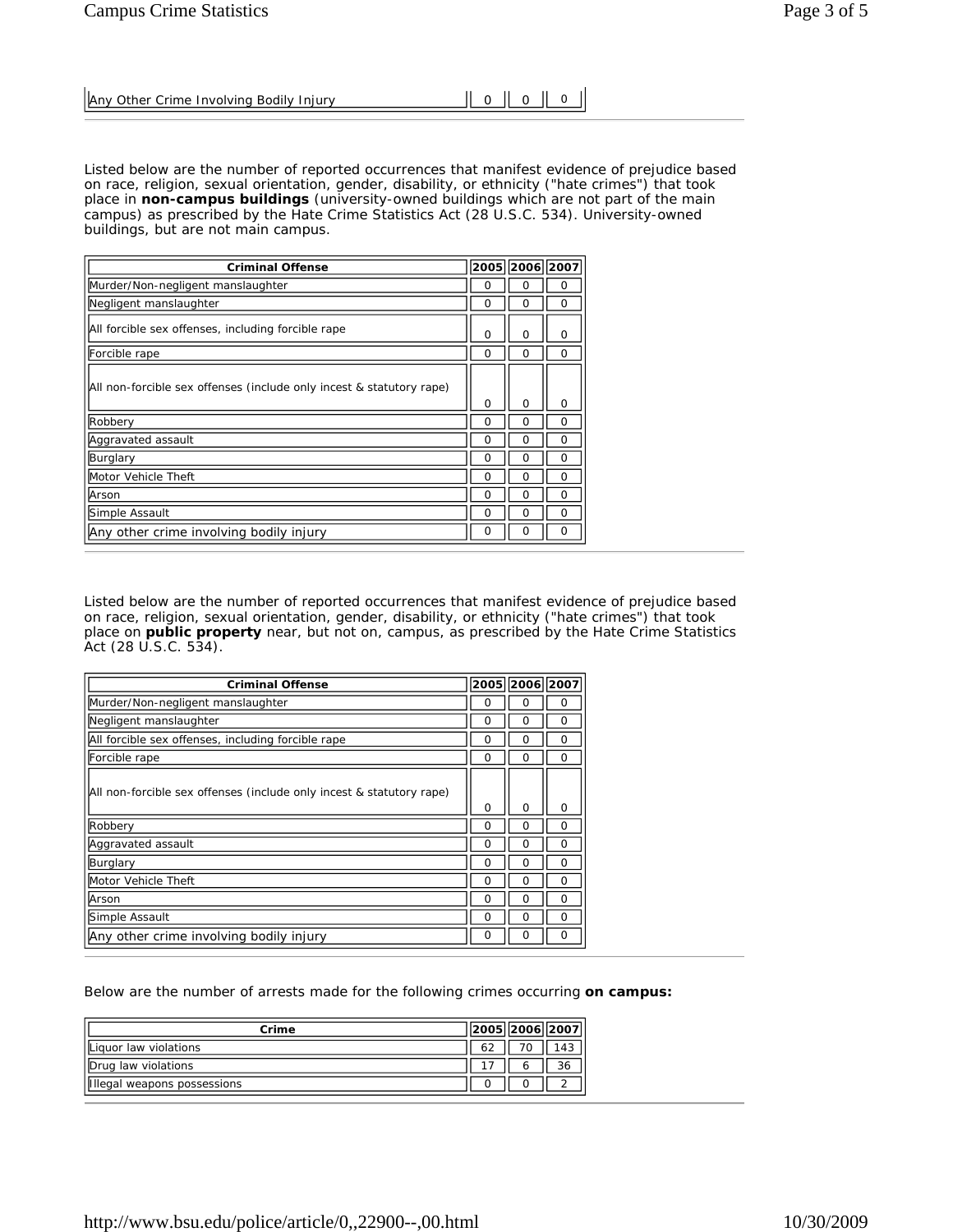Of those arrests that took place **on campus**, the following occurred in residence halls:

| Crime                       | 2005  2006  2007 |    |
|-----------------------------|------------------|----|
| Liquor law violations       |                  |    |
| Drug law violations         |                  | 18 |
| Illegal weapons possessions |                  |    |

Below are the number of disciplinary actions/judicial referrals that occurred **on campus**.

| Crime                       | 2005  2006  2007 |  |
|-----------------------------|------------------|--|
| Liquor law violations       | 1 2 Q            |  |
| Drug law violations         |                  |  |
| Illegal weapons possessions |                  |  |

Below are the number of arrests made for the following crimes occurring in **noncampus buildings** (university-owned buildings which are not part of the main campus):

| Crime                       |  | 2005  2006  2007 |
|-----------------------------|--|------------------|
| Liquor law violations       |  |                  |
| Drug law violations         |  |                  |
| Illegal weapons possessions |  |                  |

Below are the number of disciplinary actions/judicial referrals that occurred in **noncampus buildings** (university-owned buildings which are not part of the main campus).

| Crime                       | 2005  2006  2007 |  |
|-----------------------------|------------------|--|
| Lliquor law violations      |                  |  |
| Drug law violations         |                  |  |
| Illegal weapons possessions |                  |  |

Below are the number of arrests made for the following crimes occurring on **public property:**

| Crime                       |           | 2005  2006  2007 |
|-----------------------------|-----------|------------------|
| Liquor law violations       |           | 326              |
| Drug law violations         | $\Lambda$ |                  |
| Illegal weapons possessions |           |                  |

Below are the number of disciplinary actions/judicial referrals that occurred on **public property**.

| Crime                       |  | 2005  2006  2007 |
|-----------------------------|--|------------------|
| Liquor law violations       |  |                  |
| Drug law violations         |  |                  |
| Illegal weapons possessions |  |                  |